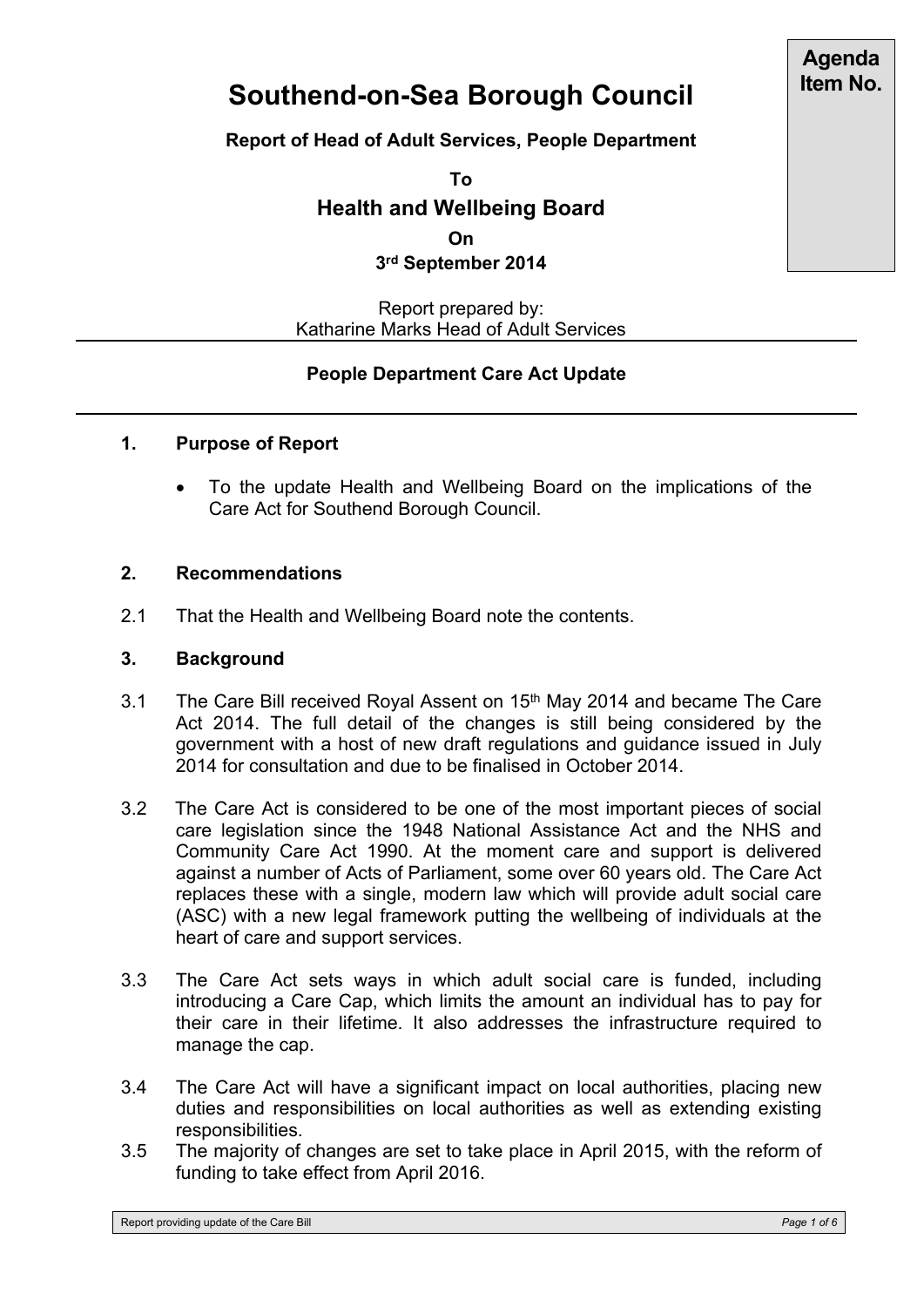3.6 The Care Act also places a duty on local authorities to carry out their care and support functions with the aim of integrating services with those provided by the NHS and other health related services to be in place by 2018.

#### **Programme Progress to date**

- 3.7 Further to the report to the Board in June 2014 LG Futures has been commissioned to carry out an analysis of the financial impact of the Care Act on Southend. This will be completed by the end of September.
	- Draft guidance has been issued by the DOH for consultation and a comprehensive response submitted.
	- Rationalisation of the Care Act work programmes and the Pioneer work Programme is underway.
	- Governance arrangements are being reviewed.
	- SBC has joined forces with Med Tech to develop a dementia specific information portal as part of our Information, Advice and Guidance approach.

#### **4. Progress on key areas of the Act**

#### **Promoting wellbeing**

4.1The Act creates a new duty to promote a person's well being and this principle underpins the approach to care and support. This is broadly already a responsibility for Local Authorities as demonstrated through the Health and Well Being strategy. It becomes a statutory responsibility under the Care Act. Work is underway to identify what, if any, changes are needed to social care assessments at the initial point of contact and subsequently. This principle will also inform the development of joint commissioning between Southend Borough Council and Southend CCG which is being scoped currently.

#### **Prevention**

4.2 This requires local authorities to be pro-active to prevent, delay or reduce the need for social care support and this applies to the whole population, whether or not they currently use services. This work is being taken forward through the Prevention workstream of the Pioneer Project. A prevention strategy is in development and will underpin joint commissioning activity.

#### **Providing Information, Advice and Advocacy**

4.3 The provision of good quality information and advice by the local authority in partnership with others underpins the reforms. There is a new requirement to pro-actively identify people who have unmet need and provide advice, information and support.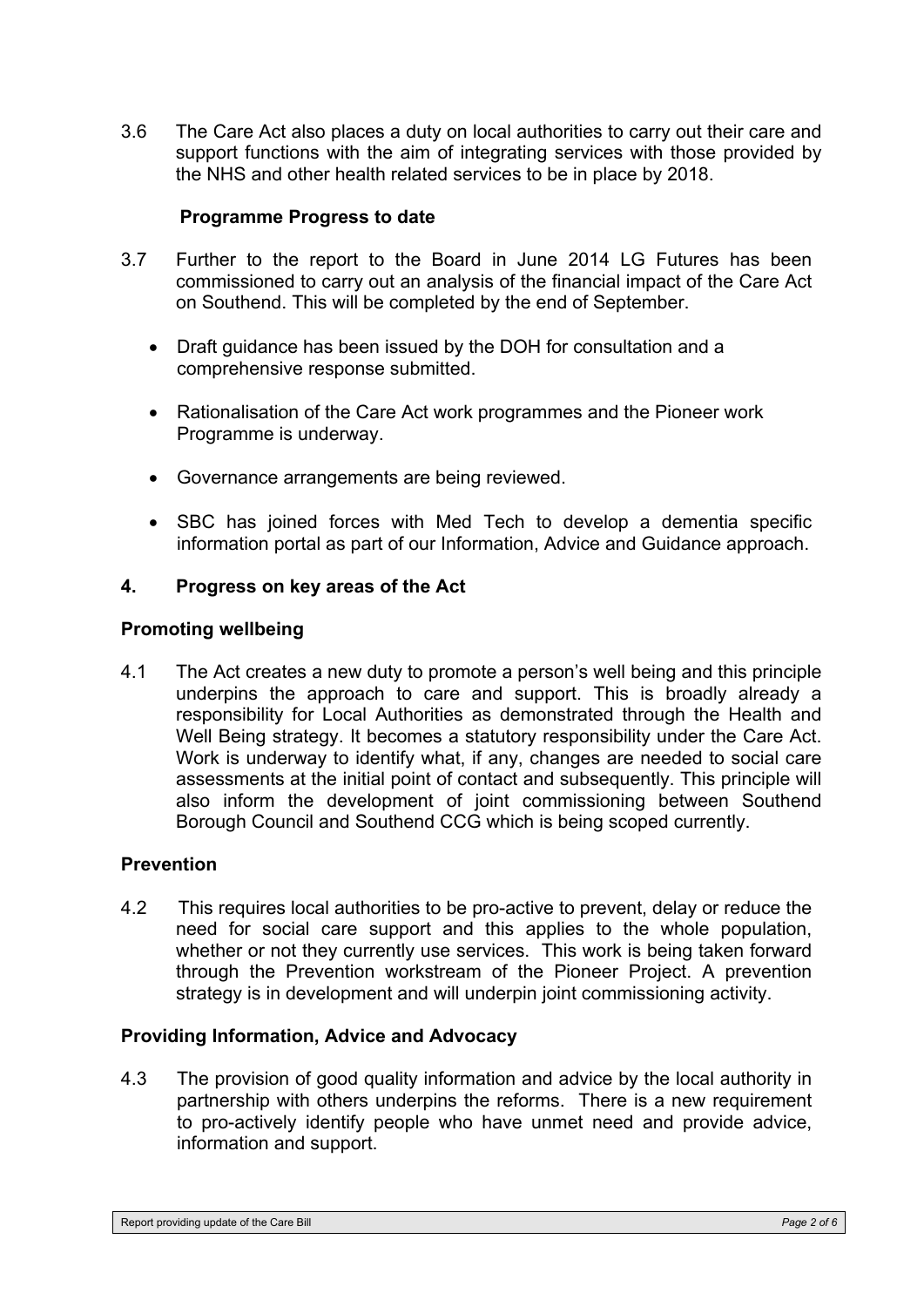- 4.4 Southend has recently joined forces with Med Tech and other partners to develop a dementia specialist information portal. We are also improving the information available on the SHIP website.
- 4.5 An Information, Advice and Guidance strategy will be developed as part of the prevention workstream and this will be completed by the end of the year.

## **Promoting the quality and diversity of local services**

4.6 Local authorities will have a duty to develop a market that has a range of high quality providers that can meet the needs of all residents and facilitate choice. A Joint Market Position Statement is currently being agreed between Southend Borough Council and Southend CCG. This sets out changes needed in the current market to meet future need and how we will commission to meet those needs and support the local market to develop. For example, an ever greater increase in the need for more personalised and bespoke support responses will change how local providers offer support and we will work with them to develop their offer and respond to different contracting models. The work on the Market Position Statement will be completed by the end of November and will drive commissioning activity

This is also a duty to ensure continuity of service in the event of provider failure – this includes care home provision, community based care and support services and for all people receiving care including self-funders. Southend Council has a contingency plan in place in the event of provider failure.

#### **Assessment and eligibility**

- 4.7 The Act creates the requirement for a single, consistent route to determining people's entitlement to care and support and extends the same entitlement to carers.
- 4.8 The Act sets a national minimum threshold for eligibility at which local authorities must meet a person's care and support needs. The description of eligible needs within new regulations will replace existing local thresholds and current statutory guidance called Fair Access to Care Services.
- 4.9 This is an area still to be defined and agreed nationally. Once this is clear Southend will review current eligibility and assessment processes to ensure compliance. This is an area which may incur additional expenditure if the final guidance dictates a broader approach than is currently used.
- 4.10 Carers will also be entitled to an assessment in line with current practice and will be entitled in their own right to support as a carer. This work is being taken forward as part of the assessment and eligibility workstream and a detailed progress report will come to the next HWBB. Approximately 10% of Southend's population have a caring role. Whilst the new requirements will increase the support available to carers it may result in a cost pressure to the local authority. The Better Care Fund includes existing carers funding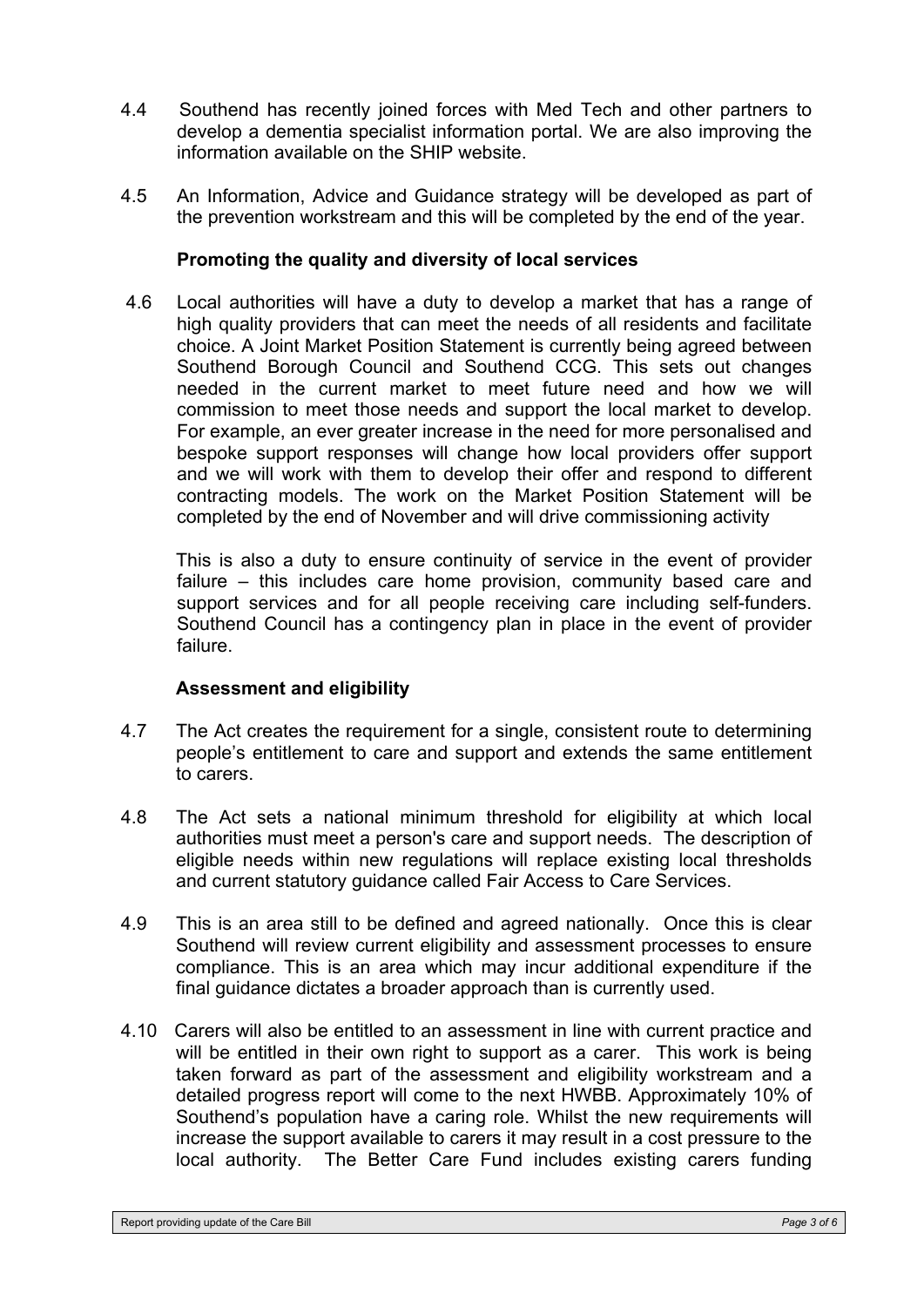streams and the use of this resource is being developed through the work on the Better Care Fund.

# **Funding reforms**

- 4.11 The financial reforms significantly changes charging for social care and will require local authorities to assume financial responsibility for people who have eligible needs where they fund their own social care and support, once they reach a cap. The reforms also increase the upper threshold for means tested services for people in residential care with a property being taken into account within the assessment. The funding reforms come into effect in April 2016 and a work programme for implementation is in development.
- 4.12 A Universal Deferred Payment Scheme (to be implemented from April 2015) means that people will not have to sell their home during their lifetime to pay for their care – local authorities will be able to charge interest on these payment arrangements. Southend currently operates a Deferred Payment Scheme, but this will change in line with the new scheme e.g. interest applied from start of scheme.

# **Safeguarding**

- 4.13 The Act requires Local Authorities to have a Safeguarding Adults Board and to carry out safeguarding adults reviews where somebody experiencing abuse or neglect dies or there are concerns about how the local authority acted. Boards may also require information sharing from other partners. Boards are also required to have a work plan and publish an annual report. There is a new duty to carry out enquiries (or ask others to do so) where it is suspected an adult is at risk of abuse or neglect.
- 4.14 Southend is well placed to meet these new requirements with a Safeguarding Adults Board in place and the Board already has a Serious Case Review process. An Annual Report is produced and is scheduled to come to the HWBB early next year.

#### **Continuity of care and support when an adult moves**

4.15The Act states that when an adult with care needs moves between local authorities, the first local authority must provide all relevant information. The second local authority must provide information and assess the adult and their carer, taking into account their previous support plan. Until an assessment can be done, the second local authority must continue with the first authority's support plan. This arrangement currently exists between the three local authorities in Essex.

#### **5. Next three months**

- 5.1 **Work over the next three months will focus on:**
	- Developing revised assessment and eligibility guidance and processes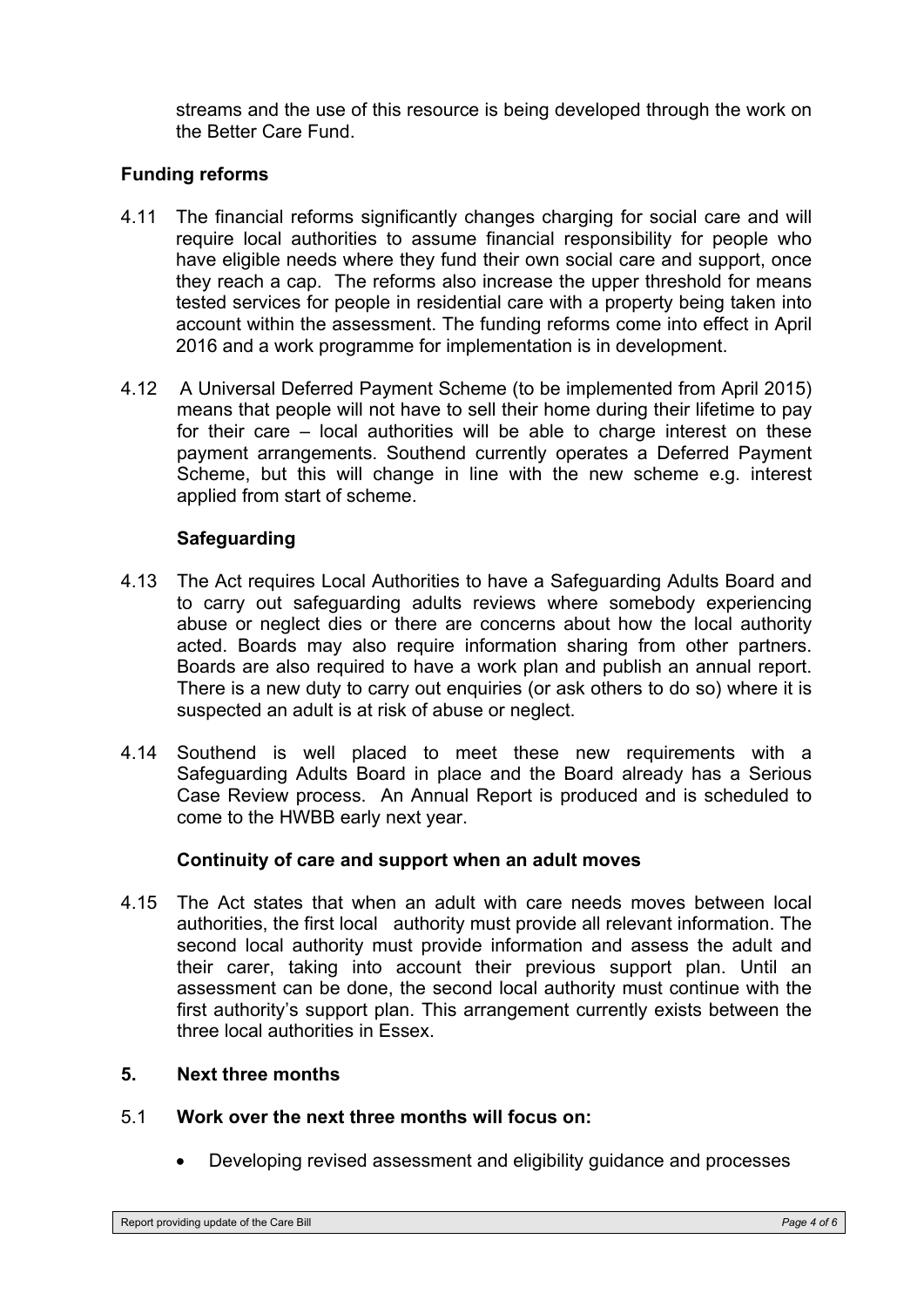- Agreeing a communications strategy
- Completion of financial modelling
- Finalising the Market Position Statement
- Signing off the Information Advice and Guidance Strategy

#### **6. Corporate Implications**

6.1 Contribution to Council's Vision and Corporate Priorities.

The proposals support Corporate Priority 4, to maintain improved outcomes for vulnerable adults and older people.

6.2 Financial Implications

Although the Government has estimated additional costs for Local Authorities in respect of the Care Bill the actual costs are likely to be significantly higher.

6.3 Legal Implications

The Care Act is a significant change to Social Care legislation and imposes a number of statutory duties onto Local Authorities. A member of the Council's legal team attends the Project Team meetings and provides advice and guidance.

6.4 People Implications

There are likely to be implications for staff resourcing and workforce development. Full implications are not yet known but plans for workforce development activity are at an early stage and are being considered alongside workforce development requirements related to integration.

6.5 Property Implications

None

6.6 Consultation

This will be undertaken as required in accordance with Council policy.

6.7 Equalities and Diversity Implications.

An Equality Assessment will be completed.

6.8 Risk Assessment